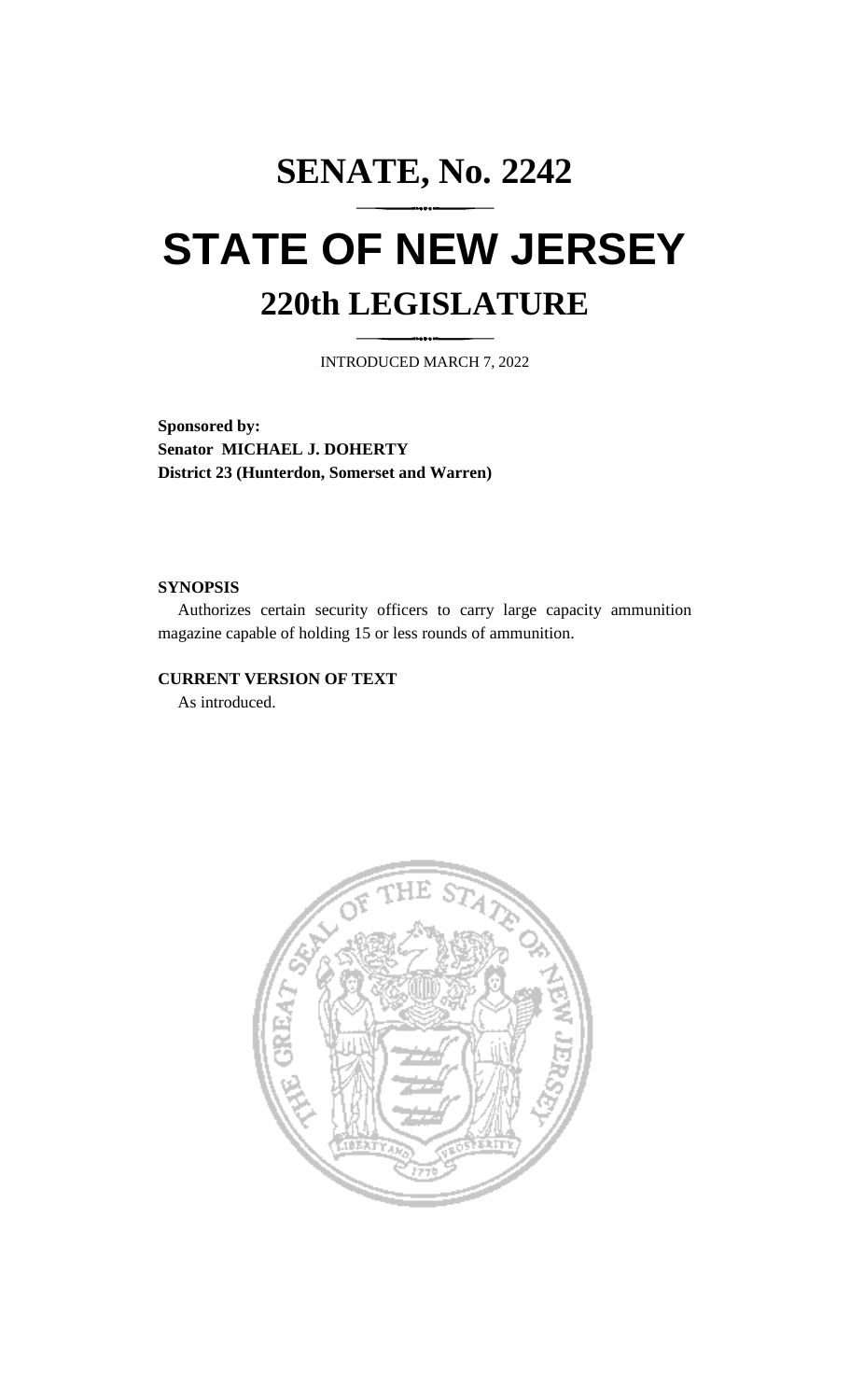**AN ACT** concerning security officers carrying certain weapons and amending N.J.S.2C:39-3. **BE IT ENACTED** *by the Senate and General Assembly of the State of New Jersey:* 1. N.J.S.2C:39-3 is amended to read as follows: 8 2C:39-3. Prohibited Weapons and Devices. a. Destructive devices. Any person who knowingly has in his possession any destructive device is guilty of a crime of the third degree. b. Sawed-off shotguns. Any person who knowingly has in his possession any sawed-off shotgun is guilty of a crime of the third degree. c. Silencers. Any person who knowingly has in his possession any firearm silencer is guilty of a crime of the fourth degree. d. Defaced firearms. Any person who knowingly has in his possession any firearm which has been defaced, except an antique firearm or an antique handgun, is guilty of a crime of the fourth degree. e. Certain weapons. Any person who knowingly has in his possession any gravity knife, switchblade knife, dagger, dirk, stiletto, billy, blackjack, metal knuckle, sandclub, slingshot, cestus or similar leather band studded with metal filings or razor blades imbedded in wood, ballistic knife, without any explainable lawful purpose, is guilty of a crime of the fourth degree. f. Dum-dum or armor piercing ammunition. (1) Any person, other than a law enforcement officer or persons engaged in activities pursuant to subsection f. of N.J.S.2C:39-6, who knowingly has in his possession any hollow nose or dum-dum bullet, or (2) any person, other than a collector of firearms or ammunition as curios or relics as defined in Title 18, United States Code, section 921 (a) (13) and has in his possession a valid Collector of Curios and Relics License issued by the Bureau of Alcohol, Tobacco, Firearms, and Explosives, who knowingly has in his possession any armor piercing ammunition, as defined in subsection gg. of N.J.S.2C:39-1, is guilty of a crime of the fourth degree. For purposes of this section, a collector may possess not more than three examples of each distinctive variation of the ammunition described above. A distinctive variation includes a different head stamp, composition, design, or color. g. Exceptions. (1) (a) Nothing in subsection a., b., c., d., e., f., j. or k. of this section shall apply to any member of the Armed Forces of the United States or the National Guard, or except as otherwise provided, to any law enforcement officer while actually

**EXPLANATION – Matter enclosed in bold-faced brackets [thus] in the above bill is not enacted and is intended to be omitted in the law.**

**Matter underlined thus is new matter.**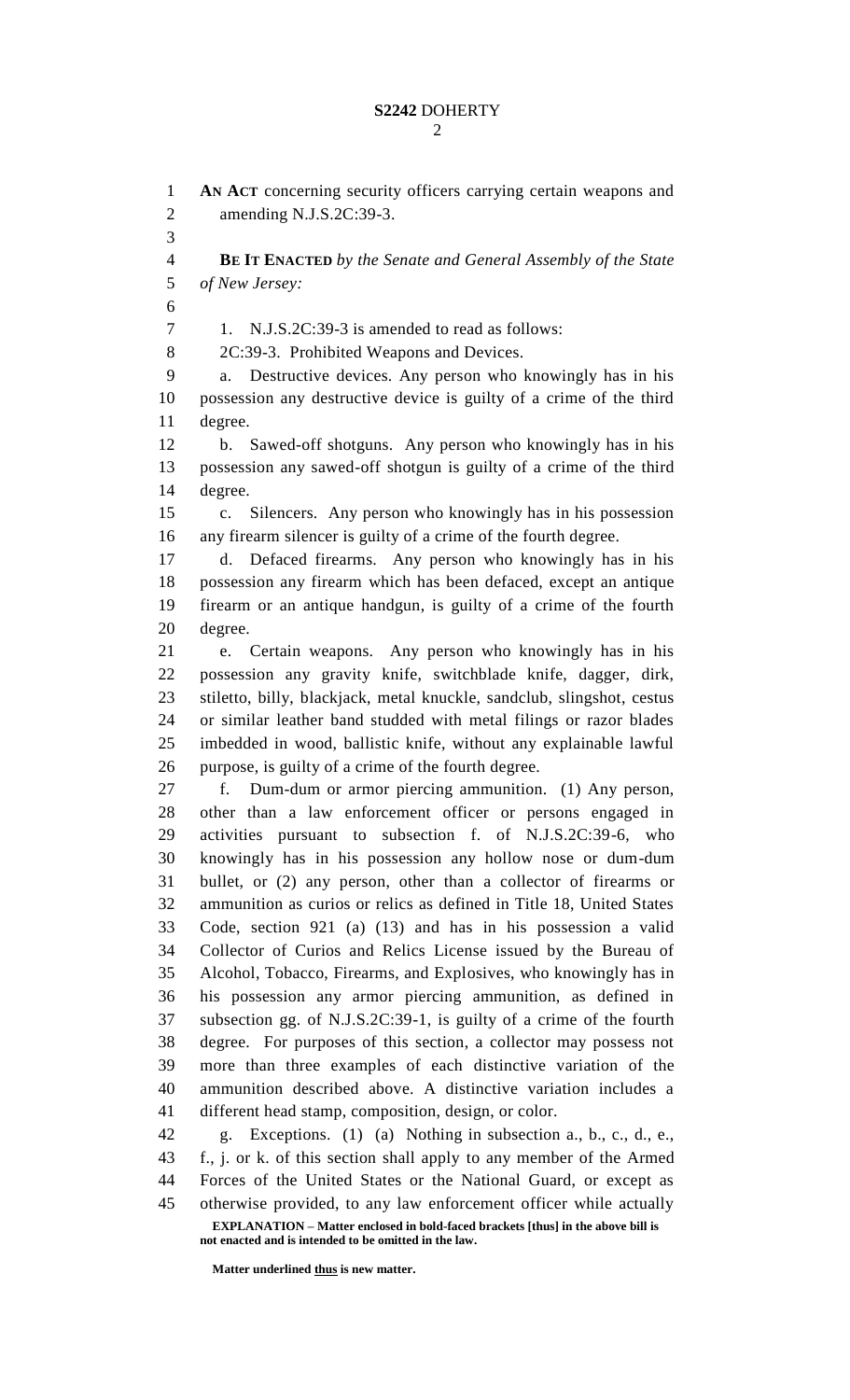on duty or traveling to or from an authorized place of duty, provided that his possession of the prohibited weapon or device has been duly authorized under the applicable laws, regulations or military or law enforcement orders.

 (b) Nothing in subsection j. of this section shall apply to a law enforcement officer who possesses and carries while off-duty a large capacity ammunition magazine capable of holding not more than 17 rounds of ammunition that can be fed continuously and directly into a semi-automatic firearm.

 (c) Notwithstanding subparagraph (b) of this paragraph, subsection j. of this section shall not apply to a law enforcement officer who possesses and carries while off-duty a large capacity ammunition magazine capable of holding more than 17 rounds of ammunition that can be fed continuously and directly into a semi- automatic firearm provided the large capacity ammunition magazine is used with a service firearm issued to the officer by the officer's employer for use in the officer's official duties.

 (d) Nothing in subsection h. of this section shall apply to any law enforcement officer who is exempted from the provisions of that subsection by the Attorney General. Nothing in this section shall apply to the possession of any weapon or device by a law enforcement officer who has confiscated, seized or otherwise taken possession of said weapon or device as evidence of the commission of a crime or because he believed it to be possessed illegally by the person from whom it was taken, provided that said law enforcement officer promptly notifies his superiors of his possession of such prohibited weapon or device.

 (e) Nothing in subsection j. of this section shall prohibit a SORA Level 2 Armed Security Officer registered pursuant to the provisions of the "Security Officer Registration Act," P.L.2004, c.134 (C.45:19A-1 et seq.), who holds a permit to carry a firearm issued pursuant to the provisions of N.J.S.2C:58-3 authorizing the officer to possess and carry a firearm while on-duty, from possessing and carrying a large capacity ammunition magazine capable of holding not more than 15 rounds of ammunition that can be fed continuously and directly into a semi-automatic firearm.

 (2) (a) Nothing in paragraph (1) of subsection f. of this section shall be construed to prevent a person from keeping such ammunition at his dwelling, premises or other land owned or possessed by him, or from carrying such ammunition from the place of purchase to said dwelling or land, nor shall paragraph (1) of subsection f. of this section be construed to prevent any licensed retail or wholesale firearms dealer from possessing such ammunition at its licensed premises, provided that the seller of any such ammunition shall maintain a record of the name, age and place of residence of any purchaser who is not a licensed dealer, together with the date of sale and quantity of ammunition sold.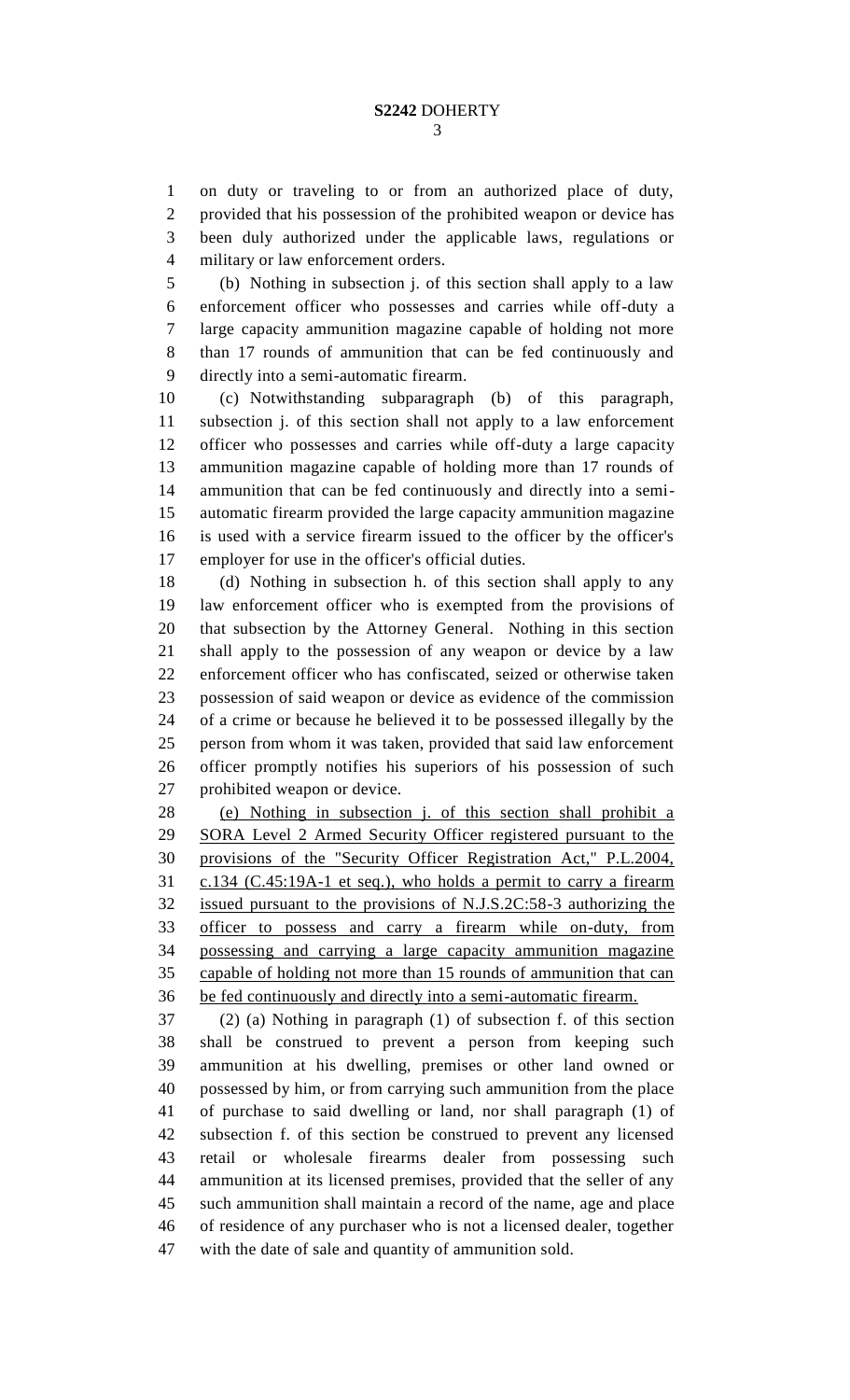(b) Nothing in paragraph (1) of subsection f. of this section shall be construed to prevent a designated employee or designated licensed agent for a nuclear power plant under the license of the Nuclear Regulatory Commission from possessing hollow nose ammunition while in the actual performance of his official duties, if the federal licensee certifies that the designated employee or designated licensed agent is assigned to perform site protection, guard, armed response or armed escort duties and is appropriately trained and qualified, as prescribed by federal regulation, to perform those duties.

 (3) Nothing in paragraph (2) of subsection f. or in subsection j. of this section shall be construed to prevent any licensed retail or wholesale firearms dealer from possessing that ammunition or large capacity ammunition magazine at its licensed premises for sale or disposition to another licensed dealer, the Armed Forces of the United States or the National Guard, or to a law enforcement agency, provided that the seller maintains a record of any sale or disposition to a law enforcement agency. The record shall include the name of the purchasing agency, together with written authorization of the chief of police or highest ranking official of the agency, the name and rank of the purchasing law enforcement officer, if applicable, and the date, time and amount of ammunition sold or otherwise disposed. A copy of this record shall be forwarded by the seller to the Superintendent of the Division of State Police within 48 hours of the sale or disposition.

 (4) Nothing in subsection a. of this section shall be construed to apply to antique cannons as exempted in subsection d. of N.J.S.2C:39-6.

 (5) Nothing in subsection c. of this section shall be construed to apply to any person who is specifically identified in a special deer management permit issued by the Division of Fish and Wildlife to utilize a firearm silencer as part of an alternative deer control method implemented in accordance with a special deer management permit issued pursuant to section 4 of P.L.2000, c.46 (C.23:4-42.6), while the person is in the actual performance of the permitted alternative deer control method and while going to and from the place where the permitted alternative deer control method is being utilized. This exception shall not, however, otherwise apply to any person to authorize the purchase or possession of a firearm silencer.

 h. Stun guns. Any person who knowingly has in his possession any stun gun is guilty of a crime of the fourth degree.

 i. Nothing in subsection e. of this section shall be construed to prevent any guard in the employ of a private security company, who is licensed to carry a firearm, from the possession of a nightstick when in the actual performance of his official duties, provided that he has satisfactorily completed a training course approved by the Police Training Commission in the use of a nightstick.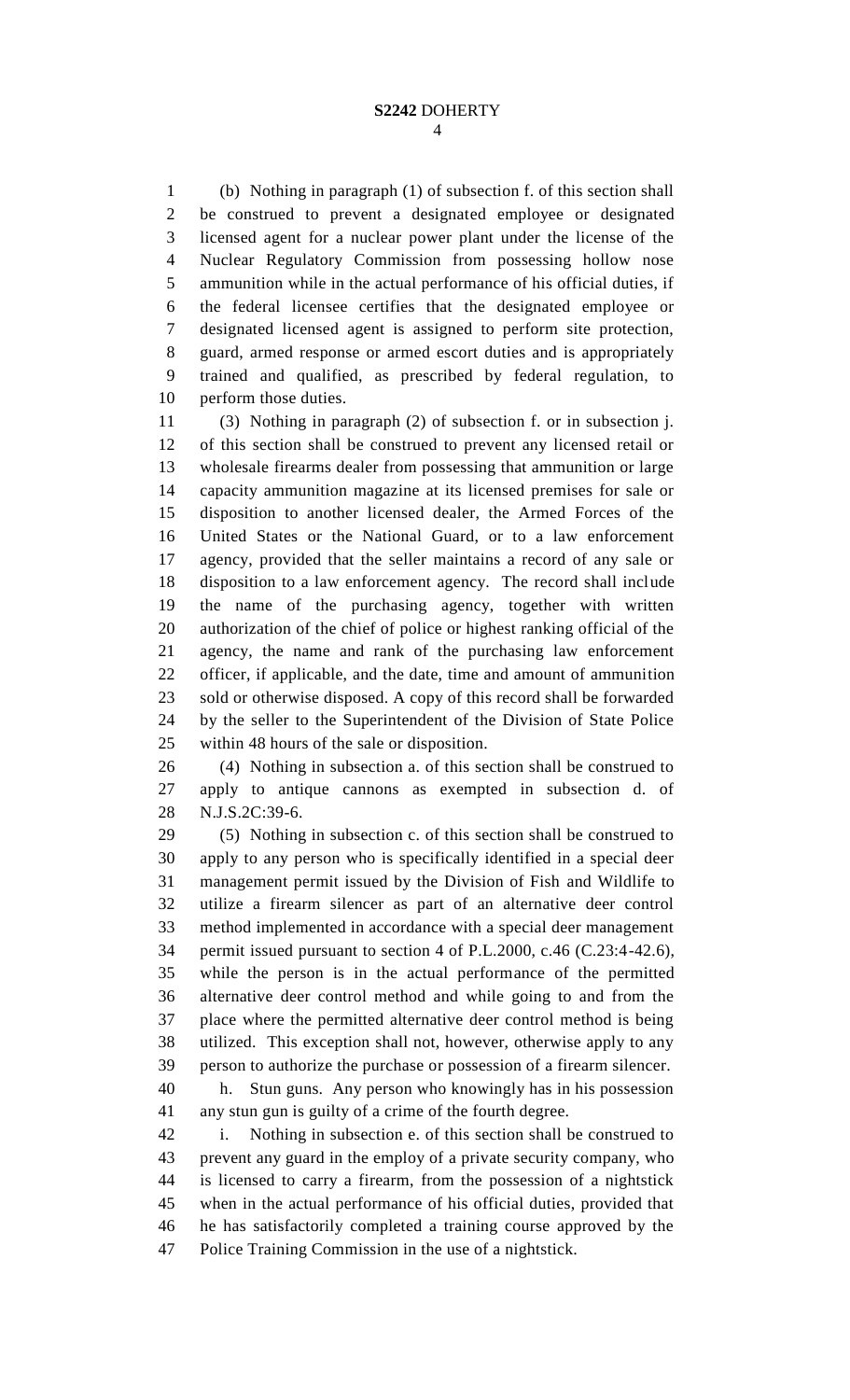j. Any person who knowingly has in his possession a large capacity ammunition magazine is guilty of a crime of the fourth degree unless the person has registered:

 (1) an assault firearm pursuant to section 11 of P.L.1990, c.32 (C.2C:58-12) and the magazine is maintained and used in connection with participation in competitive shooting matches sanctioned by the Director of Civilian Marksmanship of the United States Department of the Army; or

 (2) a firearm with a fixed magazine capacity or detachable magazine capable of holding up to 15 rounds pursuant to section 7 of P.L.2018, c.39 (C.2C:39-20).

12 k. Handcuffs. Any person who knowingly has in his possession handcuffs as defined in P.L.1991, c.437 (C.2C:39-9.2), under circumstances not manifestly appropriate for such lawful uses as handcuffs may have, is guilty of a disorderly persons offense. A law enforcement officer shall confiscate handcuffs possessed in violation of the law.

18 1. Bump stock or trigger crank. Any person who knowingly possesses a bump stock as defined in subsection ee. of N.J.S.2C:39- 1 or a trigger crank as defined in subsection ff. of N.J.S.2C:39-1, regardless of whether the person is in possession of a firearm, is guilty of a crime of the third degree.

 Notwithstanding the provisions of N.J.S.2C:1-8 or any other provision of law, a conviction arising out of this subsection shall not merge with a conviction for possessing an assault firearm in violation of subsection f. of N.J.S.2C:39-5 or a machine gun in violation of subsection a. of N.J.S.2C:39-5 and a separate sentence shall be imposed upon each conviction. Notwithstanding the provisions of N.J.S.2C:44-5 or any other provisions of law, the sentence imposed pursuant to this subsection shall be served consecutively to that imposed for unlawfully possessing an assault firearm in violation of subsection f. of N.J.S.2C:39-5.

 m. Covert or undetectable firearms. Any person who knowingly possesses any covert firearm as defined in subsection hh. of N.J.S.2C:39-1, an undetectable firearm as defined in subsection ii. of N.J.S.2C:39-1, or a firearm enclosed in a container or covering that is designed or modified to allow the firearm to be fired while so enclosed and that disguises or obscures the shape of the firearm such that it does not resemble a handgun, rifle, shotgun, or machine gun is guilty of a crime of the third degree.

 n. Firearms without a serial number. Any person who knowingly possesses a firearm manufactured or otherwise assembled using a firearm frame or firearm receiver as defined in subsection k. of N.J.S.2C:39-9 which is not imprinted with a serial number registered with a federally licensed manufacturer including, but not limited to, a firearm manufactured or otherwise assembled from parts purchased or otherwise obtained in violation of